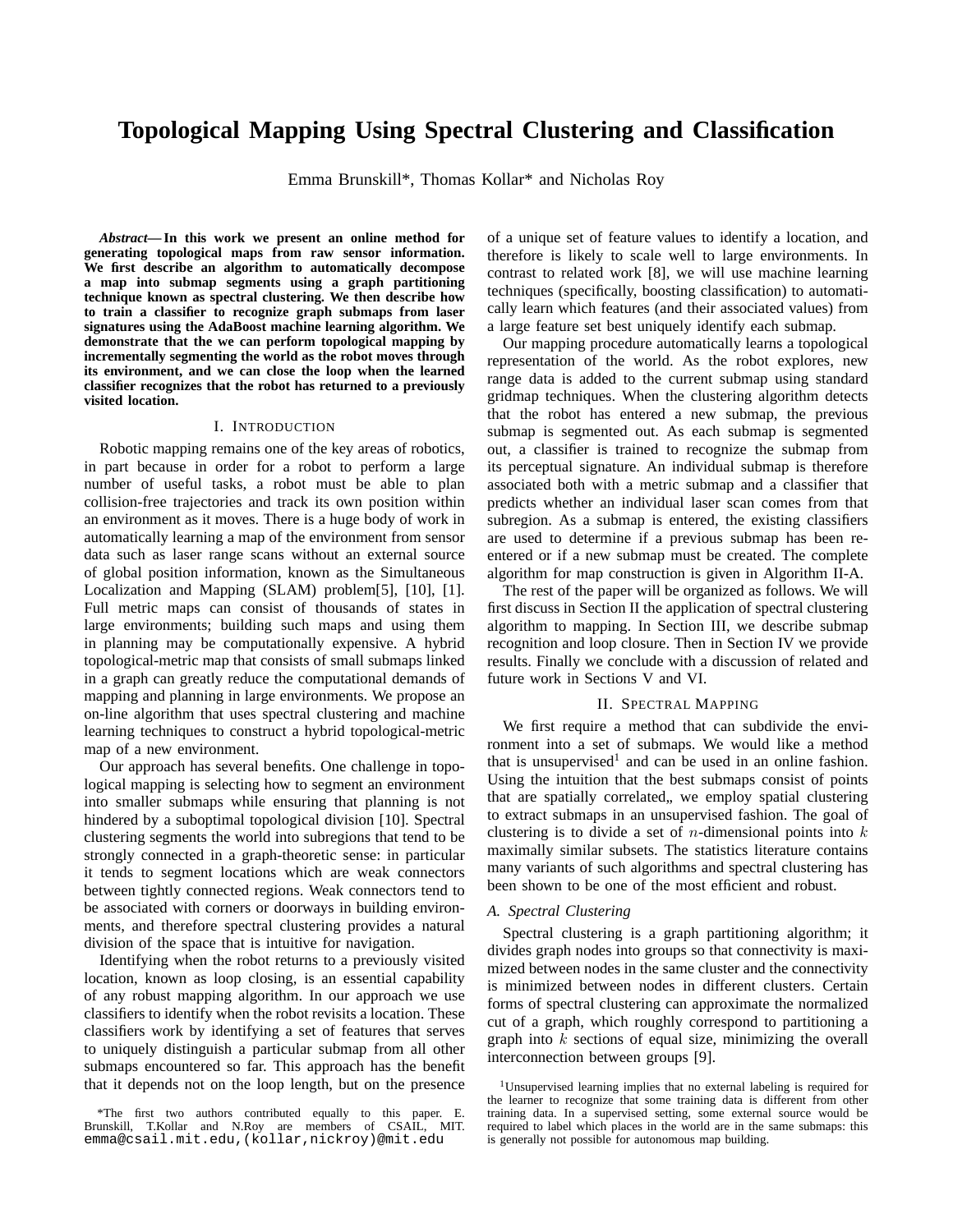

(a) Sampling  $Fig. 1.$  The steps  $\frac{1}{2}$  Affinity graph (c) Partitioning (c) Partitioning



# **Algorithm 1** Map Construction Algorithm Outline

While not finished creating map

- Move forward and gather a new set of laser scan observations
- Scan match new observations and add to submap
- Every 50 steps, use spectral clustering to detect if discovered a new submap (Sections II-A and II-B).
- If found new submap
	- **–** Use learned classifiers to determine if the new submap is existing submap (Section III-B).
	- **–** If recognized as a previous submap, merge new submap with previous submap and close loop in topological map.
	- **–** If not recognized as a previous submap, add submap to graph and train new classifier for new submap (Section III-A).

# **Algorithm 2** Spectral Clustering

- Form the similarity matrix  $S$ .
- Define D a diagonal matrix with  $D_{ii} = \sum_{j=1}^{n} S_{ij}$  and  $L = D^{-\frac{1}{2}} S D^{-\frac{1}{2}}$
- Find the number of clusters  $k$  from eigenanalysis of  $L$
- Find  $x_1 \ldots x_k$  the largest eigenvectors of L and form  $| | |$

$$
X = \begin{pmatrix} x_1 & x_2 & x_k \\ x_1 & x_2 & x_k \end{pmatrix} \in \Re^{n \times k}
$$

- Set Y to be X with rows re-normalized to have unit length s.t.  $Y_{ij} = \frac{X_{ij}}{\sqrt{N_i} X_{ij}}$  $\frac{1}{(\sum_j X_{ij}^2)^{\frac{1}{2}}}$
- Use  $k$ -means clustering on the rows of  $Y$
- Assign the original point  $s_i$  to cluster k iff row i of Y was assigned to cluster  $k$

Given a set of *n* points  $V = \{v_1, v_2 \dots, v_n\}$  in  $R^l$  cluster them into  $k$  clusters as follows:

At the core of the standard spectral clustering algorithm  $[12]$  is the similarity matrix S which defines the distance of one point to another. Each entry  $S_{ij}$  in the matrix is a scale-invariant distance given by

$$
S_{ij} = \begin{cases} e^{(-\frac{1}{\sigma_i \sigma_j} ||v_i - v_j||^2)} \text{for } i \neq j \\ 0 \text{ otherwise} \end{cases}
$$
 (1)

Note here that  $v_i$  and  $v_j$  are the points to be clustered and, following [12], each  $\sigma_i$  is defined as the median of the l nearest neighbors. The weighting terms  $\sigma_i, \sigma_j$  provide scale invariance so that neighbors only appear distant in relation to other neighbors. To ensure that our clustering is based on connectivity we normalize the similarity matrix by computing a diagonal normalization term  $D$  such that  $D_{ii} = \sum_{j=1}^{n} S_{ij}$ , and then compute the normalized similarity

as  $L = D^{-\frac{1}{2}} S D^{-\frac{1}{2}}$ . The eigenvalues of the L normalized similarity matrix are used to determine the number of clusters (subgraphs) for a given set of nodes, and the projection of each node on to the eigenvectors of the matrix determines its cluster.

# *B. Applying Spectral Clustering*

Each grid map can be viewed as a graph of nodes with each node at map position  $(x, y)$  and edges placed between all pairs of mutually visible locations, where visibility is given by whether a straight line between the places lies in free space. Spectral clustering will then tend to segment a map into clusters of nodes with the fewest connections between nodes. That is, spectral clustering will tend to cluster contiguous "chunks" of space together. We can obtain a substantial increase in computational efficiency by downsampling the grid map into an actual graph. Map segmentation using spectral clustering as described in Algorithm 2 is performed according to the following steps depicted in Fig use 1. First, a set of points is sampled in the free space of the metric map. These constitute the nodes in our graph, shown by the dots in Figure 1a. Edges are then generated between mutually-visible points based on straight line visibility determined by the metric map, shown by the graph in Figure 1b. Each edge is weighted by the distance between the points (distances between points with no edge are set to 0).  $\sigma_i$  is computed and the similarity matrix is created according to equation 1. Spectral clustering is used to compute the eigenvectors of the resulting graph (Algorithm 2) and to partition the points into spatially significant regions. Using nearest neighbor, each grid cell is then given a label, as shown in Figure 1c. Figure 2 shows spectral clustering applied to a more complicated map.

#### *C. Map Creation*

The algorithm described above assumes that we have an existing metric map that we are segmenting, but we can also apply this algorithm to an incomplete map that is being built incrementally. From an initial location, the robot is driven through the environment, collecting laser scan readings and registering them using scan matching and its local odometry. Every few complete laser scan readings, spectral clustering is run on the current submap of the robot. The eigenvalues of the resulting map will determine whether a new region should be introduced. This essentially reduces to the problem of identifying the number of regions (or clusters) that spectral clustering should return. The magnitude of the eigenvalues of the similarity matrix generally correlate with the number of clusters in the graph, and a large discontinuity in the matrix spectrum can often be used to determine the number of clusters. In particular, when the robot's trajectory starts in one cluster and transitions to a new cluster, the magnitude of the second eigenvalue generally changssubstantially. Figure 3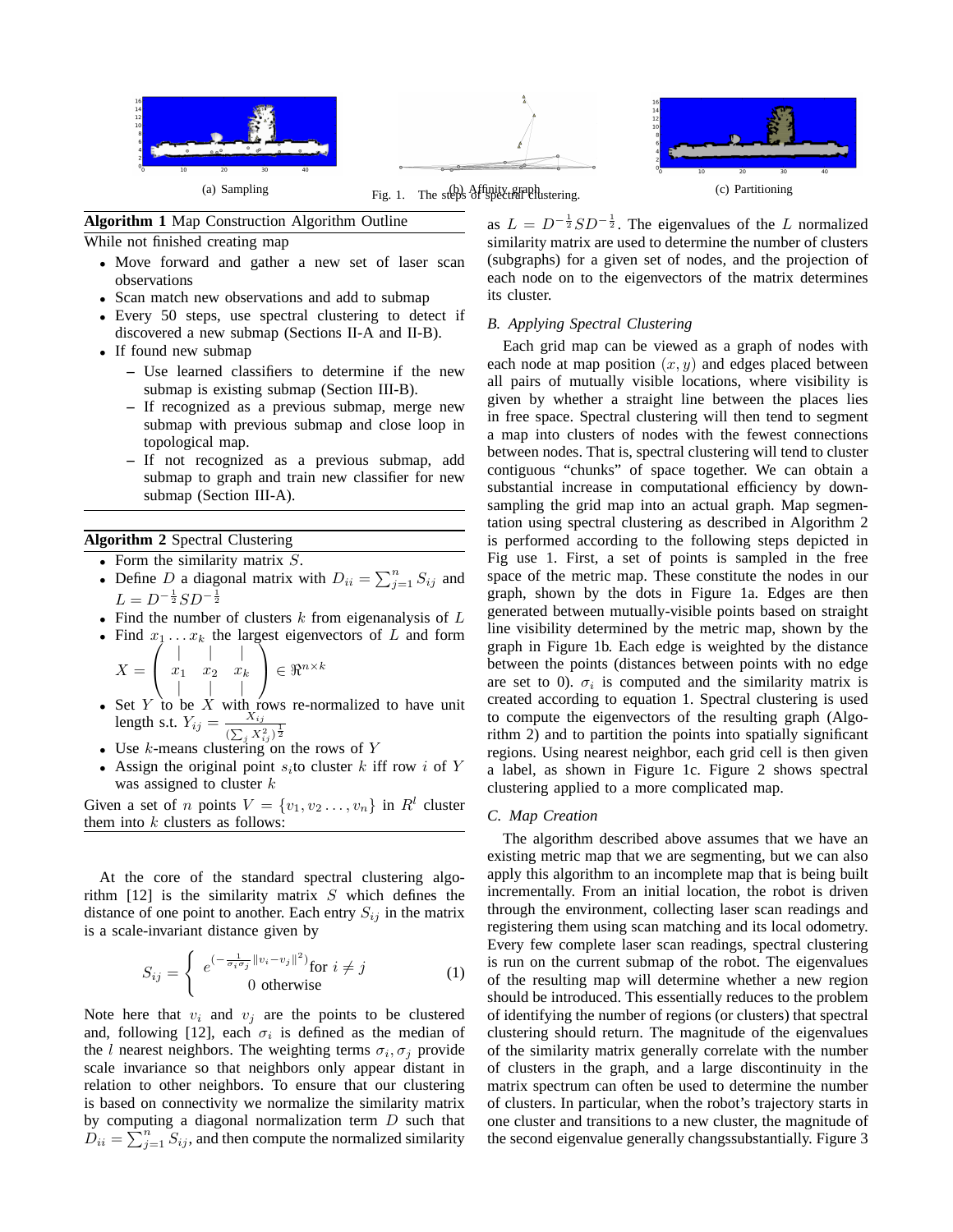

Fig. 2. The Stata Center, segmented into different submaps (different shades) by the spectral clustering algorithm



Fig. 3. Eigenvalue sequence as the robot (moving dot) moves through the environment. TThe numbers below each map represent the second largest eigenvalue. Notice the large transition in eigenvalue magnitude in the second and fifth map.

shows a large transition in the second eigenvalue magnitude in the second map, as the robot discovers the second room, and again in the fifth map as the robot fully enters the second room. At this point, the spectral clustering determines that the submap should be two submaps, and a new submap is created consisting of the map section containing the old cluster. The threshold on submap generation for the second eigenvalue was set experimentally to 0.8.

This process is repeated as the robot is driven around the new environment. These submaps, along with the connectivity between submaps, form a map of the new environment which is both metric (inside each submap) and topological (the connections between the submaps). In contrast to fully metric map building approaches, there is no full alignment done between the submaps.

# III. SUBMAP RECOGNITION

Any map representation must allow an agent to quickly localize itself within the map. This challenge is particularly prevalent in online mapping algorithms that lack global position information since the robot must be able to recognize it has returned to a previously visited location in order to close loops in the environment. In our hybridtopological map representation, localization corresponds to submap identification. In the online map creation algorithm we have described so far we have not outlined how the robot can localize itself to a given submap. In addition, anytime the robot re-visits one of these submaps, it will create a new submap of this area. In order to avoid redundant submaps, there must be a mechanism to identify that a new submap is the same as a pre-existing submap, and close the resulting loop. Submap identification is done by learning to label the robot's submap from local laser scans using the AdaBoost algorithm [2]. Loop closure is performed by identifying when the classifiers associated with two submaps overlap sufficiently that the two submaps are merged.

# *A. AdaBoost*

AdaBoost is a popular machine learning technique [2] that learns a binary classifier  $h(x)$  given a set of labeled training example pairs  $(y_i, x_i)$  where  $y_i$  is the label  $(\pm 1)$  of the example  $x_i$  (which consists of k features  $f_{i1} \dots f_{ik}$ ). The label of new examples  $x_i'$  is then predicted by the sign of the classifier  $h(x'_i)$ . The key idea of AdaBoost is to produce a series of weak Boolean classifiers  $h_j(x)$ , each that predict the labels of the training set  $x_i$  with better than random (50 percent) accuracy. Each weak classifier  $h_i$  is assigned a certain number of votes  $\alpha_i$  and the strong classifier is composed of the sum of the weighted weak classifiers  $\sum_j \alpha_j h_j(x)$ . We follow Viola and Jones' AdaBoost variant [11], in which weak classifiers  $h_i(x)$  consist of thresholding on a single feature  $f_k$  to produce an estimate of the class label:

$$
h_j(x_i) = \begin{cases} 1 & \text{if } p_j f_{ki} < t_j \\ -1 & \text{otherwise} \end{cases}
$$

where  $p_i$  is 1 or -1 depending on the inequality direction, and  $t_i$  is the threshold value. For example, if a feature  $f_k$  is the length of the longest wall in the current laser scan, then a weak classifier  $h_j$  associated with some class (submap) j might vote 1 if the wall is longer than some threshold  $t_i$ , otherwise the  $h_j$  will vote −1 against the laser scan being in class j. For each feature, the optimal values of  $p_j$  and  $t_i$  are determined by exhaustively enumerating all possible split points in the training data set along with the sign of  $p_j$ to minimize the misclassification rate of the weak classifier on the training data set.

For the first weak classifier  $h_j$ , the feature  $f_j$  is chosen (with the corresponding best  $t_j$  and  $p_j$  for that feature) that minimizes the number of errors on the raw training data set, with all training examples weighted equally  $(w_i = 1/N \; \forall i)$ :

$$
f_j = \arg \min_{f_j, t_j, p_j} \sum_{i=1}^{N} \frac{|h_j(x_i) - y_i|}{N}.
$$
 (2)

This weak classifier  $h_j$  is given a number of votes  $\alpha_j$  that reflect how well it classified the training data. Then the training samples are re=weighted to give samples that were misclassified by the first weak classifier a higher weight  $w'_i$ :

$$
w_i' = \frac{w_i e^{-y_i \alpha_j h_j(x_i)}}{\sum_m w_m e^{-y_m \alpha_j h_j(x_m)}}
$$
(3)

Next a new weak classifier is found to minimize the error on the re-weighted training sets. This process is repeated for a fixed total number of weak classifiers. By re-weighting the examples to give more weight to training samples that were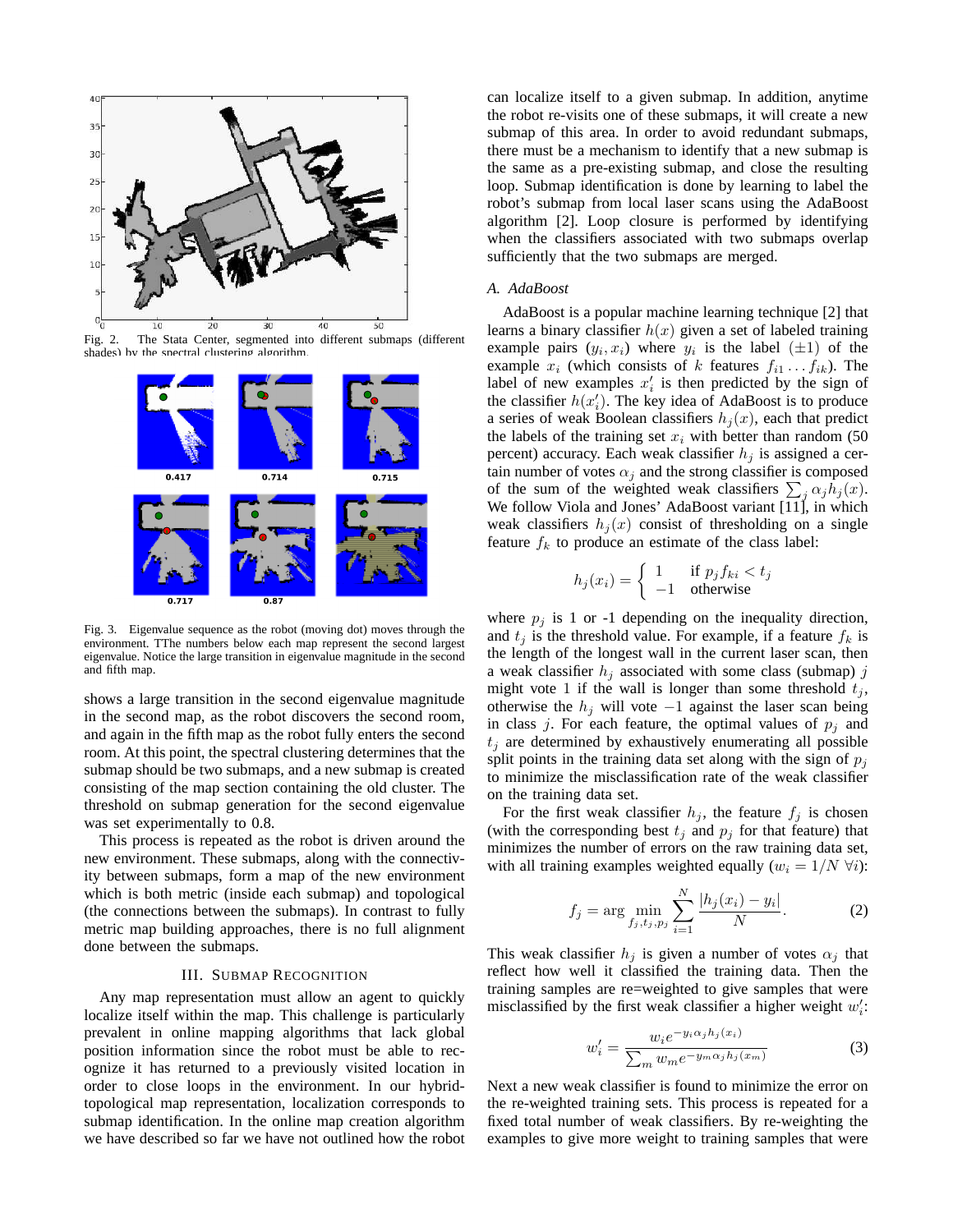#### FEATURES USED FOR SUBMAP CLASSIFIERS.

| 1. Mean and standard deviation of the difference between consecu-                             |
|-----------------------------------------------------------------------------------------------|
| tive laser range readings                                                                     |
| 2. Number of gaps (difference between consecutive range readings)                             |
| $>$ threshold)                                                                                |
| 3. Mean, standard deviation, skew and kurtosis of laser range                                 |
| readings                                                                                      |
| 4. The max range - min range, and the angle between the max range                             |
| and min range                                                                                 |
| 5. Area, perimeter, area convexity, perimeter convexity                                       |
| 6. Circularity, compactness                                                                   |
| 7. Seven moment invariant features                                                            |
| 8. Number of readings at max range (all other measurements                                    |
| excludes max range readings)                                                                  |
| $9.\lambda_1/\lambda_2$ where $\lambda_1, \lambda_2$ are the first two eigenvalues associated |
| with the first two principle component analysis vectors (rotation                             |
| invariant estimate of aspect ratio)                                                           |
| 10. Mean distance to centroid                                                                 |
| 11. Number of second derivative sign flips (measure of bumpiness)                             |
| 12. Probability distribution over the distance between two randomly                           |
| selected points on boundary of submap formed by computed $(x,y)$                              |
| pairs from $(r,\theta)$ readings                                                              |
|                                                                                               |

incorrectly classified, the weak classifiers correctly classify different samples, and the overall strong classifier improves.

We use an extension of this approach called AdaBoost.M2 [2] which handles multi-class classification by decomposing a D-class classification task into D separate 1 vs-all binary classification tasks. We selected AdaBoost.M2 due to its simplicity and good performance on our task.

# *B. Applying AdaBoost: Feature Selection*

In our task we wish to classify laser scans into regions produced by spectral clustering using AdaBoost.M2. To build a classifier using AdaBoost we must select a set of features based on the laser scan readings to use to perform classification. In this application we extract a set of rotation invariant geometric features from each laser scan reading: rotation invariant features are critical to ensure that the robot can recognize previously visited locations from new orientations. See Table I for a list of all the features used.

These features are then used to create  $D$  1-vs-all classifiers. A new laser scan is labeled with the cluster (submap) that corresponds to the classifier giving the highest votes to the scan (i.e., the classifier is most sure it has correctly classified this point). Therefore, classifiers localize the robot to a certain submap. Standard metric map localization techniques can be used to localize the robot within the given submap.

# *C. Loop Closure*

Given the trained submap classifiers, the robot must be able to use the classifiers to determine when it has reentered map. Loop closure is not considered until there are at least two submaps (and associated classifiers  $c_1, c_2$  for each submap). Recall that each submap  $i$  is associated with a set of training data points consisting of a robot pose and laser range measurements  $x_i$ . When a third submap is initialized, both of the existing submap classifiers are run on the new training dataset  $x_3$ . A number is then computed which reflects how many of the new training data points are considered by the existing classifiers to be part of the existing submaps:

$$
fc(co, x_3) = \frac{N_{3o}}{|x_3|}
$$
 (4)

where  $c<sub>o</sub>$  is the existing classifier of one of the submaps, and  $N_{3o}$  is the number of new training datapoints  $x_3$  classified by  $c<sub>o</sub>$  as being part of submap  $o$ . When  $fc$  is large, then existing classifier  $c<sub>o</sub>$  is voting strongly that the new submap is in fact previous submap o.

In addition, a new classifier  $c_3$  is trained for the new submap  $x_3$  against each existing submap  $(x_1)$  and then separately  $x_2$ ), and  $c_3$  is tested on a submap that was *not* used in training  $(x_2$  and then  $x_3$  respectively). The fraction of points claimed is again computed using equation 4. This fraction is large when the new classifier  $c_i$  votes strongly that the previous submap  $\sigma$  is the same as the new submap.

To compute the similarity of two submaps, we use

$$
\xi(o, n) = fc(c_o, x_i)fc(c_i, x_o)
$$
\n
$$
(5)
$$

where *n* is a new submap,  $c_i$  is our new classifier,  $o$  is an existing submap and  $\xi$  is our measure of similarity between the two submaps. Essentially, we are computing the fraction of the other submap's points the first submap classifier "claims" as its own, and vice versa to determine how much the classifiers overlap. This number  $\xi$  will be somewhere between 0 and 1: if it is high, then it is likely that the "new" submap is in fact the same as an older submap, and instead of initializing a new submap, we should merge it into an existing submap, thereby closing the loop. This process is repeated for each new submap, so at each new region, the robot is effectively checking whether it is now in a preexisting location, and if it is, closes the loop. Experimentally, we determined that an appropriate threshold for determining that two submaps were the same was  $\xi = .175$ . This may seem low, but in fact with several clusters the overlap claimed between them quickly drops to very low numbers, and this threshold was found to provide good results.

Note that in comparison to many other approaches, the ability to detect a loop does not automatically degrade if the robot has traveled a long distance since the last visit of a location: rather the ability to detect a location depends solely on being able to uniquely identify the regions (submaps) output through the spectral clustering technique. Therefore this technique is unlikely to work well in completely homogeneous environments, in which all rooms (regions) look the same. However, in practice there are many environments of interest that will contain uniquely distinguishable regions, including many office and residential buildings.

#### IV. RESULTS

We have tested our complete map building algorithm on two separate environments where we simulated laser and pose readings of a robot. The first, the Freiburg dataset, was a good check to ensure that our technique could repeatedly close small loops, as the robot trajectory here repeatedly returned to the same corridor in between visiting different rooms. The second dataset, the Stata building, involved closing a larger loop as the robot took a tour of the third floor of that building. In both cases we successfully initialized submaps and closed loops. In order to evaluate the use of these representations, we evaluated how well the robot could identify its current submap based on a single laser scan reading (this is similar to the kidnapped robot problem, and in our case, is effectively evaluating the test set error of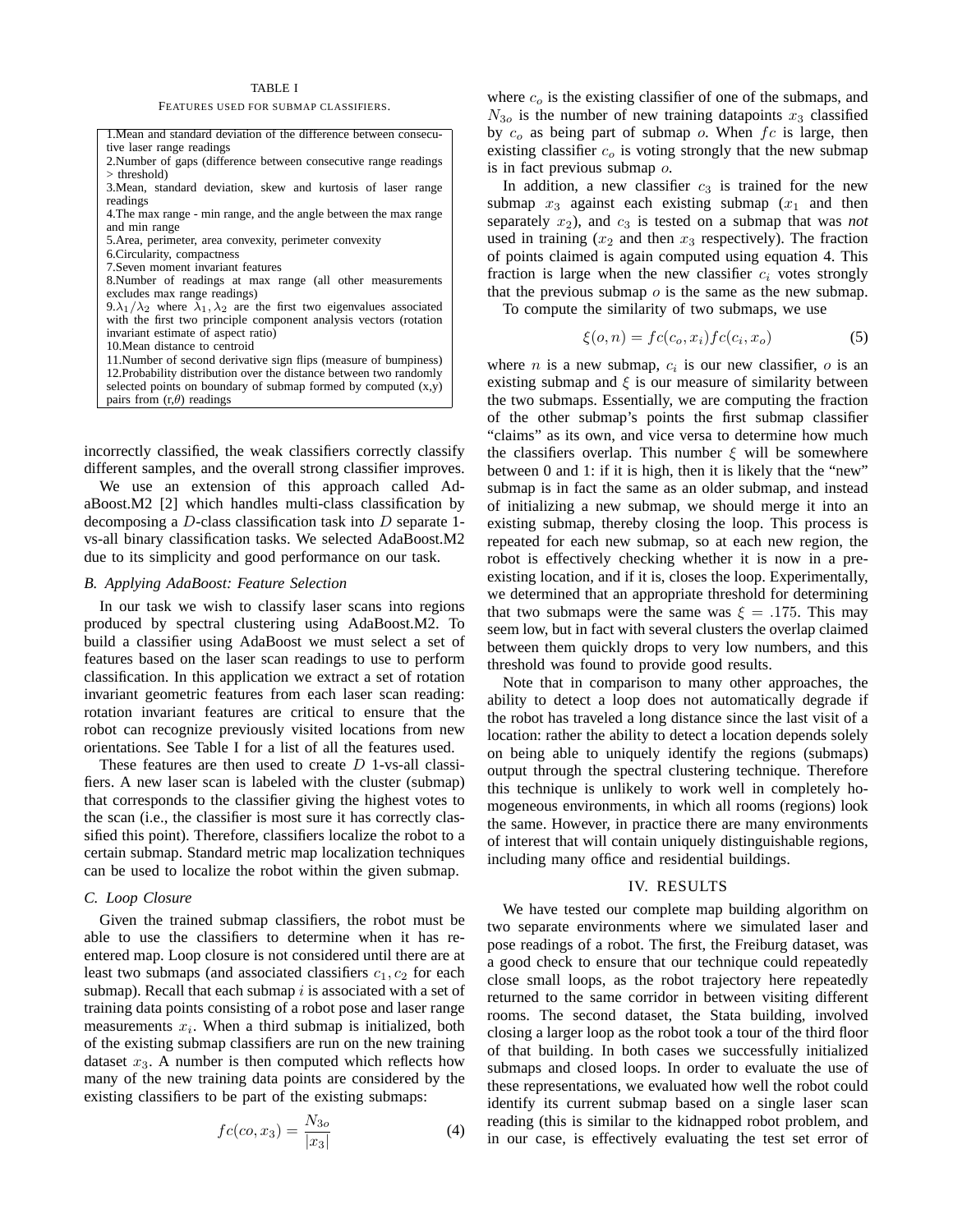

(d) Final topological map. Fig. 4. Incremental Spectral Clustering and Loop Closing: Freiburg. (b) The submaps before loop closing (c) The classifier identifies that the robot has



Fig. 5. (a) The ground-truth metric map of the Stata building at MIT, and the robot trajectory during exploration. (b) The learned topological map. c) Non-optimized room-hallway classifier does not generalize well to segmenting Stata.

our submap classifiers) and also classified the submap of the robot as it again traversed the Stata dataset.

# *A. Online Partitioning and automatic loop closing*

Figure 4a shows the trajectory of the robot as it goes through the Freiburg dataset. The black square indicates the start of the trajectory and the black circle indicates the end of the trajectory. Figure 4b shows the first three submaps created as the robot passes from the hallway into a room and then back into the hallway. This is successfully detected as a loop closure and the map is updated to only include two submaps (see Figure 4c). Figure 4d shows the final map representation. There are three two-way arrows in the topological map, successfully representing the robot's three returns to the central corridor.

Figures 5a&b show the simulated trajectory of the robot in the Stata environment and the associated topological-metric map constructed when the robot closes the loop. During a second trajectory around the loop, new submaps continued to be initialized and then merged with prior existing submaps. Occasionally an overlapping submap was created because it did not overlap sufficiently with the existing submaps. In

TABLE II LOCALIZATION ERROR RESULTS

|                  | Training Set |           | Test Set |           |
|------------------|--------------|-----------|----------|-----------|
|                  | Recall       | Precision | Recall   | Precision |
| Freiburg dataset | 0.9728       | 0.9818    | 0.9089   | 0.9212    |
| Stata dataset    | 0.9689       | 0.9739    | 0.8300   | 0.8458    |

the future we hope to explore whether using the topological information of the map can lead to the identification and thereby, elimination, of duplicate submaps.

# *B. Localization*

In order to evaluate how well our algorithm can be used to localize the robot to a particular submap after the map creation stage is finished, we divided up the Freiburg and Stata datasets each into a training set (80% of the original dataset) that was used to produce the original map (and associated classifiers) and a test set (20% of the original dataset) to evaluate on. The test set is like placing the robot at an unknown location, and asking it to predict its submap location from a single laser scan of its environment. We evaluated the predictions using precision and recall<sup>2</sup>. In order to localize well we desire high recall and precision rates. The results averaged over all submaps are presented in Table II. The high rates of recall and precision on the test sets indicate this method is likely to correctly localize the robot to a particular submap for new datapoints. To get a qualitative sense of the how well the robot is doing, we also ran the robot through a new trajectory on the Freiburg dataset and classified its location at each time step. Figure 6 shows the robot trajectory. Localization does a good job on the whole:

<sup>&</sup>lt;sup>2</sup>For all test examples associated with a particular submap  $i$ , recall is the percent of the time the classifiers labeled those test examples correctly as submap *i*. Precision is of all test examples the classifier labeled as submap  $i$ , what percentage of the time was the test example actually from  $i$ . A classifier could achieve perfect recall for a particular submap  $i$  by labeling all test examples as  $i$  but would achieve low precision because by incorrectly label all other submap test examples as  $i$ .